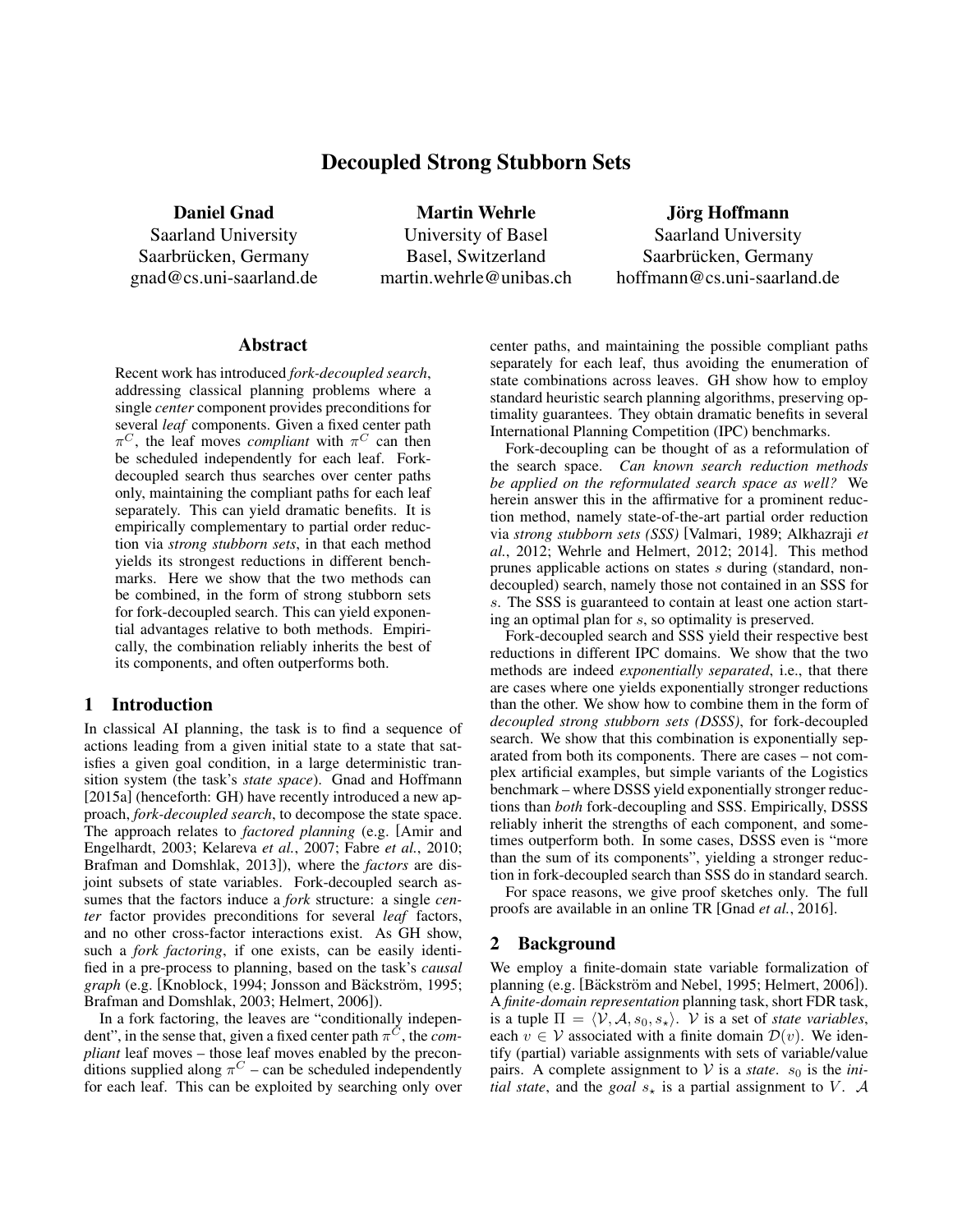is a finite set of *actions*. Each action  $a \in A$  is a triple  $\langle pre(a), eff(a), cost(a) \rangle$  where the *precondition*  $pre(a)$  and *effect* eff (a) are partial assignments to V, with  $eff(a) \neq \emptyset$ ;  $\cos t(a) \in \mathbb{R}^{0+}$  is a's non-negative *cost*.

Given a partial assignment p, by  $vars(p) \subseteq V$  we denote the subset of state variables on which p is defined. For  $V \subseteq$  $vars(p)$ , by  $p[V]$  we denote the assignment to V made by p. Action *a* is *applicable* in state *s* if  $s \models pre(a)$ , i.e.,  $pre(a) \subseteq$ s. Applying a in s changes the value of  $v \in vars(eff(a))$  to  $eff(a)[v]$ , and leaves s unchanged elsewhere. A *plan* for  $\Pi$  is an action sequence  $\pi$  applicable in  $s_0$  and ending in a state s such that  $s \models s_*$ . The plan is *optimal* if its summed-up cost, denoted  $cost(\pi)$ , is minimal among all plans for  $\Pi$ .

We next give a summary of fork-decoupled search. We will often write "decoupled" instead of "fork-decoupled".

A *factoring* F is a partition of V. F is a *fork factoring* if  $|\mathcal{F}| \geq 2$  and there exists  $F^C \in \mathcal{F}$  s.t. the arcs in  $\mathcal{F}$ 's *interaction graph* are exactly  $\{ (F^C, F^L) \mid F^L \in \mathcal{F} \setminus \{ F^C \} \}.$ Here, the interaction graph is the quotient of the task's *causal graph* over  $F$ , i.e., it contains an arc  $(F, F')$  if there exists  $a \in \mathcal{A}$  s.t.  $F \cap [vars(pre(a)) \cup vars(eff(a))] \neq \emptyset$  and  $F' \cap$  $vars(eff(a)) \neq \emptyset$ . We refer to  $F^C$  as the *center* of F, and to all other factors  $F^L \in \mathcal{F}^L := \mathcal{F} \setminus \{F^C\}$  as its *leaves*.

As a running example, consider a Logistics-style planning task with 1 truck variable  $t$ ,  $N$  package variables  $p_i$ , and two locations A and B. The truck and all packages are initially at  $A$ , and the goal is for the packages to be at  $B$ . The actions (unit costs) are *drive*, *load*, and *unload*, with the usual preconditions and effects (e.g.  $load(t, p_i, A)$  requires both t and  $p_i$  to be at A, and moves  $p_i$  into the truck). Setting  $\{t\}$  as the center and each  $\{p_i\}$  as a leaf, we obtain a fork factoring.

Not every task Π has a fork factoring. We assume GH's approach of analyzing Π's causal graph in a pre-process, identifying a fork factoring if one exists, else *abstaining* from solving Π. In what follows, assume a fork factoring  $\mathcal{F}$ .

Given the structure of the interaction graph, every action affects (touches in its effect) either only  $\overline{F}^C$ , or only one leaf F <sup>L</sup>. We refer to the former kind as *center actions*, and to the latter kind as *leaf actions*. Observe that center actions do not have any preconditions on leaves. Furthermore, if leaf action a affects leaf  $F^L$ , then it can be preconditioned only on  $F^C$ and  $F^L$ , i.e.,  $vars(pre(a)) \subseteq F^C \cup F^L$ .

Due to these action behaviors, a fork factoring encapsulates a particular form of "conditional independence" between leaves. Assume a *center path*  $\pi$ <sup>C</sup>, i.e., a sequence of center actions applicable to  $s_0$ . A *leaf path* is a sequence of leaf actions applicable to  $s_0$  when ignoring preconditions on  $F^C$ . A leaf path  $\pi^L$  *complies* with  $\pi^C$  if it uses only the center preconditions supplied along  $\pi^C$ , i.e., if  $\pi^L$  can be scheduled alongside  $\pi^C$  so that the combined action sequence is applicable in  $s_0$ . Intuitively, fixing  $\pi$ <sup>C</sup>, the compliant leaf paths are the possible leaf moves given  $\pi^C$ . Observe that these possible moves are independent across leaf factors  $F<sup>L</sup>$ , i.e., for each  $F^L$  we can choose a compliant  $\pi^L$  independently from that choice for any other leaf factor. Hence we can search over center paths  $\pi$ <sup>C</sup> only, maintaining all possible compliant paths separately for each leaf. We commit to the actual choices of compliant leaf paths only when the goal is reached.

Concretely, a *decoupled state*  $s^{\mathcal{F}}$  is given by a center path

 $\pi^C(s^{\mathcal{F}})$ . It is associated with its *center state*  $ct(s^{\mathcal{F}})$ , simply the outcome of applying  $\pi^C(s^{\mathcal{F}})$  to  $s_0[F^C]$ ; and with its *pricing function*  $\text{prices}(s^{\mathcal{F}})$ *.* The latter maps each *leaf state*  $s^L$ , i.e., each value assignment to some leaf  $F^L$ , to its *price*, defined as the cost of a cheapest leaf path that complies with  $\pi^C(s^{\mathcal{F}})$  and ends in  $s^L$  (or  $\infty$  if no such path exists). Pricing functions can be maintained in time low-order polynomial in the size of the individual  $F<sup>L</sup>$  state spaces; we omit the details for space reasons. Note the word "price":  $\text{prices}(s^{\mathcal{F}})[s^L]$  is not a cost we have already paid; rather, it is the cost we *will* have to pay in case we commit to  $s^L$  in  $s^F$  later on.

The *initial decoupled state*  $s_0^{\mathcal{F}}$  results from the empty center path  $\pi^C(s_0^{\mathcal{F}}) = \langle \rangle$ . We denote by  $ReachedL(s^{\mathcal{F}})$  the set of leaf states  $s^L$  *reachable* in  $s^F$ , i.e., where  $\text{prices}(s^F)[s^L]$  < ∞. A *goal decoupled state* s F ? is one with a *goal center* state  $ct(s_{\star}^{\mathcal{F}})$   $\models$   $s_{\star}[F^C]$  and where, for every leaf factor  $F^L \in \mathcal{F}^L$ , there exists a reachable *goal leaf state*  $s^L$ , i.e.,  $s^L \in \text{Reached}_{\mathcal{L}}(s^{\mathcal{F}})$  such that  $s^L \models s_{\star}[F^L]$ . The actions applicable in  $s^{\mathcal{F}}$  are those center actions whose precondition is satisfied in  $ct(s^{\mathcal{F}})$  (recall here that we do not branch over leaf actions). Applying a to  $s^{\mathcal{F}}$  results in  $t^{\mathcal{F}}$  where  $\pi^C(t^{\mathcal{F}}) := \pi^C(s^{\mathcal{F}}) \circ \langle a \rangle$ , and  $ct(t^{\mathcal{F}})$  as well as  $\text{prices}(t^{\mathcal{F}})$ arise from  $\pi^C(t^{\mathcal{F}})$  as defined above.

In our example,  $ct(s_0^{\mathcal{F}}) = \{(t, A)\}\)$ , and for each  $p_i$ the price of  $(p_i, A)$  is 0, that of  $(p_i, t)$  is 1, and that of  $(p_i, B)$  is  $\infty$ . Observe here that the prices represent possible package moves given the initial center state, rather than moves we have already committed to. The only action applicable to  $s_0^{\mathcal{F}}$  in the decoupled search is the center action *drive*(*t*, *A*, *B*), leading to the goal decoupled state  $s^{\mathcal{F}}_{\star}$  where  $ct(s<sub>\star</sub><sup>\mathcal{F}</sup>) = \{(t, B)\}\$ and the prices are as before except that  $(p_i, B)$  now has price 2, i.e., the package goals are reachable.

Once a goal decoupled state  $s_{\star}^{\mathcal{F}}$  is reached, a plan  $\pi$  for the input task Π can be constructed by augmenting the center path  $\pi \frac{C}{r}(s^{\mathcal{F}})$  with compliant leaf paths ending in goal leaf states  $s_{\star}^{L}$  (i.e., we now select such leaf paths, and commit to them). In our example, for each  $p_i$  we may select the compliant leaf path  $\langle load(t, p_i, A), \text{unload}(t, p_i, B) \rangle$ .

Selecting, for the plan  $\pi$ , the *cheapest* compliant paths ending in the goal leaf states  $s_{\star}^{L}$ , by construction we have  $cost(\pi) = cost(\pi^C(s^{\mathcal{F}}_{\star})) + \sum_{F^L \in \mathcal{F}^L} prices(s^{\mathcal{F}}_{\star})[s^L_{\star}].$  If we select  $s^L_*$  with *minimal prices* $(s^F_*)[s^L_*]$ , such  $\pi$  is optimal among the plans for Π whose center action subsequence is  $\pi^{\overline{C}}(s_{\star}^{\mathcal{F}})$ . Given this, we refer to the cost of such  $\pi$  as the *local cost* of  $s_{\star}^{\mathcal{F}}$ , denoted  $LocalCost(s_{\star}^{\mathcal{F}})$ . We set  $LocalCost(s^{\mathcal{F}}) := \infty$  for non-goal decoupled states  $s^{\mathcal{F}}$ .

 $LocalCost(s^{\mathcal{F}}_{\star})$  is optimal for  $s^{\mathcal{F}}_{\star}$  (locally optimal) but not necessarily optimal for Π (globally optimal). Indeed, it can happen that, from  $s_{\star}^{\mathcal{F}}$ , a *better* plan can be obtained from a descendant of  $s_{\star}^{\mathcal{F}}$ . This is because, with additional center actions, cheaper leaf paths may become available. For example, say in  $s^{\mathcal{F}}$  the leaf goal *have-car* has price 1000 via the applicable leaf action *buy-car*. But if we apply a center action *getmanager-job*, then the leaf action *get-company-car* becomes applicable, reducing the leaf goal price to 0.

In contrast to the standard setting, to guarantee optimality one must therefore continue the search on goal decoupled states (GH show that standard search algorithms are easy to adapt to this situation). The purpose of such search, trying to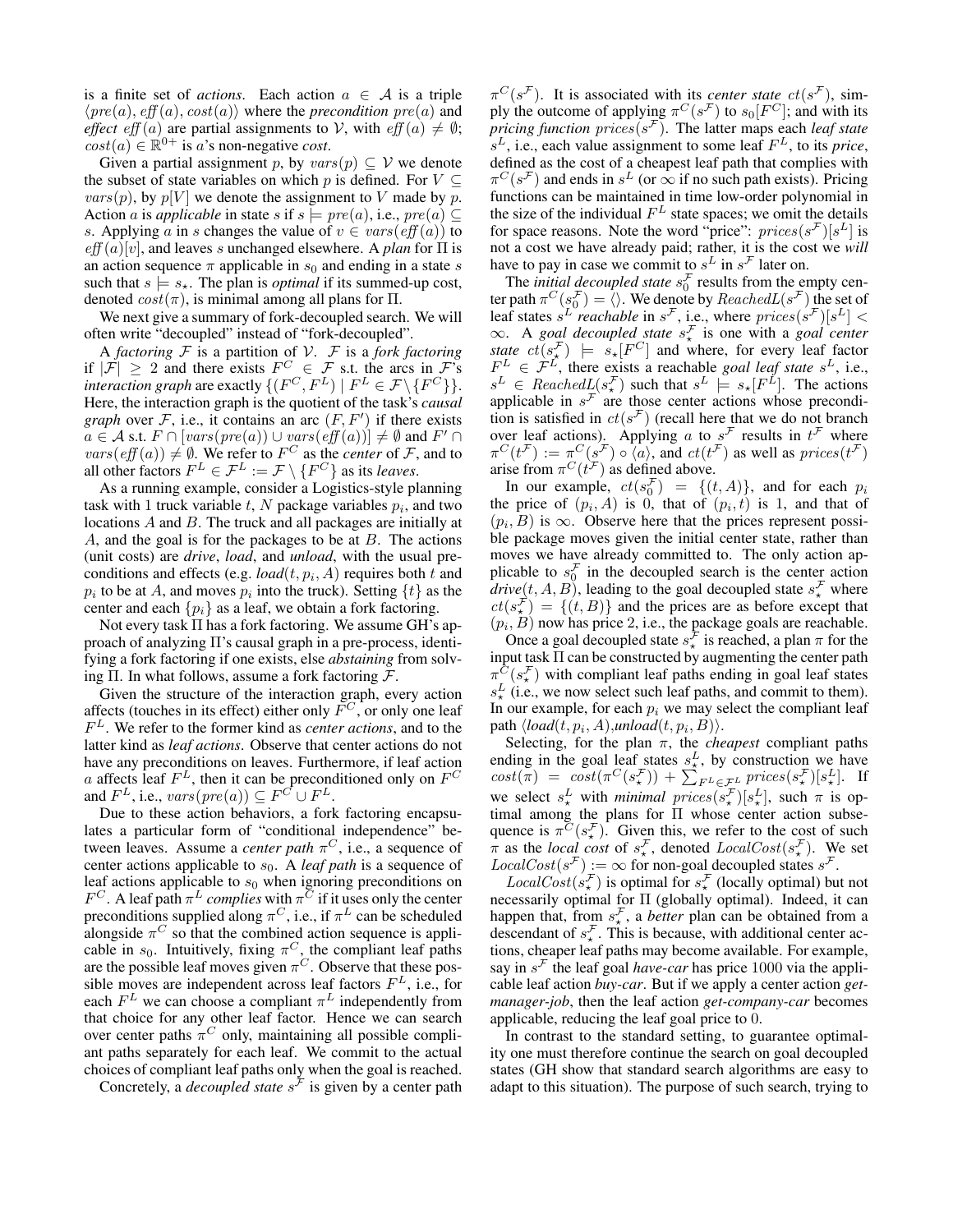decrease leaf prices, differs from that of non-goal decoupled states, trying to reach the goal in the first place. Our design of strong stubborn sets for decoupled search distinguishes between the two cases.

## 3 SSS for Non-Goal Decoupled States

We show that, for non-goal decoupled states, the definition of strong stubborn sets (SSS) for planning [Alkhazraji *et al.*, 2012] can be extended to decoupled search by suitable extensions of its basic components.

A SSS for a given state s is a set  $T_s \subseteq A$  constructed so that, for every plan  $\pi$  for s, at least one permutation of  $\pi$  starts with an action  $a \in T_s$ . Hence SSS are fundamentally based on the concept of "plans for a given state". That concept is trivial for classical state spaces. But in decoupled state spaces the structure of "states"  $s^{\mathcal{F}}$  is more complex. GH did not require, so did not introduce, such a concept. For our purposes, the following notions will suffice.

A path  $\pi^{\mathcal{F}}$  in the decoupled state space is a *decoupled plan* for  $s^{\mathcal{F}}$  if it leads from  $s^{\mathcal{F}}$  to a goal decoupled state. We say that  $s^{\mathcal{F}}$  is *solvable* if at least one such  $\pi^{\mathcal{F}}$  exists. We denote the center-action sequence underlying  $\pi^{\mathcal{F}}$  by  $\pi^C(\pi^{\mathcal{F}})$ . The *completion plan* given  $\pi^{\mathcal{F}}$ , denoted  $ComPlan(\pi^{\mathcal{F}})$ , consists of  $\pi^C(\pi^F)$  together with cheapest goal leaf paths  $\pi^L$  compliant with  $\pi^C(s^{\mathcal{F}}) \circ \pi^C(\pi^{\mathcal{F}})$ , ending in cheapest goal leaf states. In other words,  $\hat{ComPlan}(\pi^{\mathcal{F}})$  collects the postfix path for the center, and the complete path for each leaf. Observe that  $ComPlan(\pi^{\mathcal{F}})$  is not uniquely defined, as there may be multiple suitable  $\pi^L$ . For our purposes, this does not matter and we assume any suitable choice of  $\pi^L$ . We say that  $\pi^{\mathcal{F}}$  is *optimal* if  $cost(ComPlan(\pi^{\mathcal{F}}))$  is minimal among all decoupled plans for  $s^{\mathcal{F}}$ . In our running example, assume a third location C and the road map  $A \rightarrow B \rightarrow$ C. Say we apply  $\text{drive}(t, A, B)$  to  $s_0^{\mathcal{F}}$  to obtain  $s_{\mathcal{F}}^{\mathcal{F}}$ . Then  $\pi^C := \langle$  *drive* $(t, B, C)$ } yields a decoupled plan  $\pi^F$  for  $s^F$ , and  $ComPlan(\pi^{\mathcal{F}})$  consists of all  $load(t, p_i, A)$  actions, then  $\pi^C$ , then all *unload*(*t*, *p<sub>i</sub>*, *C*) actions.

Clearly, to preserve optimality, it suffices for  $T_s$  to contain at least one center action starting an optimal decoupled plan for  $s^{\mathcal{F}}$ . Towards identifying sets  $T_s$  qualifying for this, we will need to focus exclusively on the part of the completion plan "behind"  $s^{\mathcal{F}}$ . We denote this by  $PostPlan(\pi^{\mathcal{F}})$ , the *postfix plan*. The center action subsequence in  $PostPlan(\pi^{\vec{\mathcal{F}}})$  is  $\pi^C(\pi^{\vec{\mathcal{F}}})$ . For any leaf factor  $F^L$ , say  $\pi^L = \langle a_1^L, \ldots, a_n^L \rangle$  is the goal leaf path for  $F^L$ in  $ComPlan(\pi^{\mathcal{F}})$ , traversing leaf states  $\langle s_0^L, \ldots, s_n^L \rangle$ . Then the leaf action subsequence for  $F^L$  in  $PostPlan(\pi^C)$  is defined as  $\langle a_{i+1}^L, \ldots, a_n^L \rangle$ , where i is the highest index for which  $s_i^L \in \text{ReachedL}(s^{\mathcal{F}})$ . In other words, we consider the postfix of  $\pi^L$  not contained in  $ReachedL(s^{\mathcal{F}})$ .

Two notions, of completion plan *and* postfix plan, are required because postfix plans are (in contrast to the standard setting) *not* suited to define optimality. The decoupled plan leading to the cheapest postfix plan may differ from that leading to the cheapest completion plan. This is because the postfix plan ignores the price of the  $s^{\mathcal{F}}$  leaf states it starts from.

The original definition of SSS in states s relies on the basic concepts of *disjunctive action landmarks*, *action interference*, *necessary enabling sets*, and *action applicability*. For a corresponding definition for decoupled states  $s^{\mathcal{F}}$ , the concept of action interference remains the same, but all other concepts must be extended. We start with applicability:

Definition 1 (Action Applicability). *Let* s <sup>F</sup> *be a decoupled state.* A center action a is applicable in  $s^{\mathcal{F}}$  if  $ct(s^{\mathcal{F}})$   $\models$  $pre(a)$ . A leaf action a affecting leaf  $F<sup>L</sup>$  is applicable in  $s^{\mathcal{F}}$  if  $ct(s^{\mathcal{F}})$   $\models$   $pre(a)[F^C]$ , and there exists a leaf state  $s^L \in \text{ReachedL}(s^{\mathcal{F}})$  such that  $s^L \models \text{pre}(a)[F^L]$ . The set *of actions applicable in*  $s^{\mathcal{F}}$  *is denoted with app<sup>dec</sup>(s<sup>F</sup>).* 

Note that this definition encompasses both, center actions *and* leaf actions. This is in contrast to the decoupled search which branches only over (applicable) center actions. Thus the notion of "applicability" as per Definition 1 is different from the notion used in decoupled search. It is better suited for the definition of strong stubborn sets, lending itself to a direct extension of the original definition.

Let us next focus on the concept of necessary enabling sets. Given an action a whose preconditions are not true, a necessary enabling set should be a set of actions one of which must necessarily be applied in order to enable a. In the standard setting, such a set is trivial to obtain, by picking a precondition value not currently true and selecting all actions achieving that value. In decoupled search, this is not as easy because decoupled states do not assign unique values to leaf-factor state variables. We adjust the concept as follows:

Definition 2 (Decoupled Necessary Enabling Set). *Let* s F *be a decoupled state, and let* a *be an inapplicable action*  $a \notin app^{dec}(s^{\mathcal{F}})$ *. An action set A is a* decoupled necessary enabling set *for* a *in* s <sup>F</sup> *if either of the following cases holds:*

- (*i*)  $A = \{a' \in \mathcal{A} \mid \text{eff}(a')[v] = \text{pre}(a)[v] \}$  where  $v \in \mathcal{A}$  $vars(pre(a)) \cap F^{C^*}$ s.t.  $ct(s^{\mathcal{F}})[v] \neq pre(a)[v].$
- (*ii*)  $A = \{a' \in \mathcal{A} \mid \text{eff}(a')[v] = \text{pre}(a)[v] \}$  where  $v \in \mathcal{A}$  $vars(pre(a)) \setminus F^C$  *s.t., for all*  $s^L \in ReachedL(s^F)$ *, we* have  $s^L \not\models pre(a)[v]$ *.*
- (*iii*)  $A = \bigcup_{v \in V} \{a' \in \mathcal{A} \mid \text{eff}(a')[v] = \text{pre}(a)[v] \}$  where  $V \neq \emptyset$  *is the set of all*  $v \in vars(pre(a))$  *s.t. exists*  $s^L \in ReachedL(s^{\mathcal{F}})$  with  $s^L \not\models pre(a)[v]$ .

Case (i) in this definition corresponds to the standard setting, where A are the achievers of an open precondition on the center, whose assignment is fixed in  $s^{\mathcal{F}}$ . Case (ii) captures the situation where a leaf precondition is false in *all* reachable leaf states. Case (iii) is relevant because a leaf action may have several preconditions, each satisfied by some reachable leaf state, but not all satisfied jointly in any reachable leaf state. We then collect the achievers of preconditions open in *any* reachable leaf state. Clearly, in every case at least one  $a' \in A$  must be used by any postfix plan for  $s^{\mathcal{F}}$  that contains a. At least one of the cases must apply as  $a \notin app^{dec}(s^{\mathcal{F}})$ . For center actions, only case (i) is possible. For leaf actions, we first test (ii), then (iii), and finally (i), the motivation being to focus on the open center preconditions "closest" to  $s^{\mathcal{F}}$ .

We finally need to adjust the concept of disjunctive action landmarks. Given our notion of postfix plans, this is direct:

Definition 3 (Decoupled Disjunctive Action Landmark). *Let* s <sup>F</sup> *be a non-goal decoupled state. An action set* L *is a* decou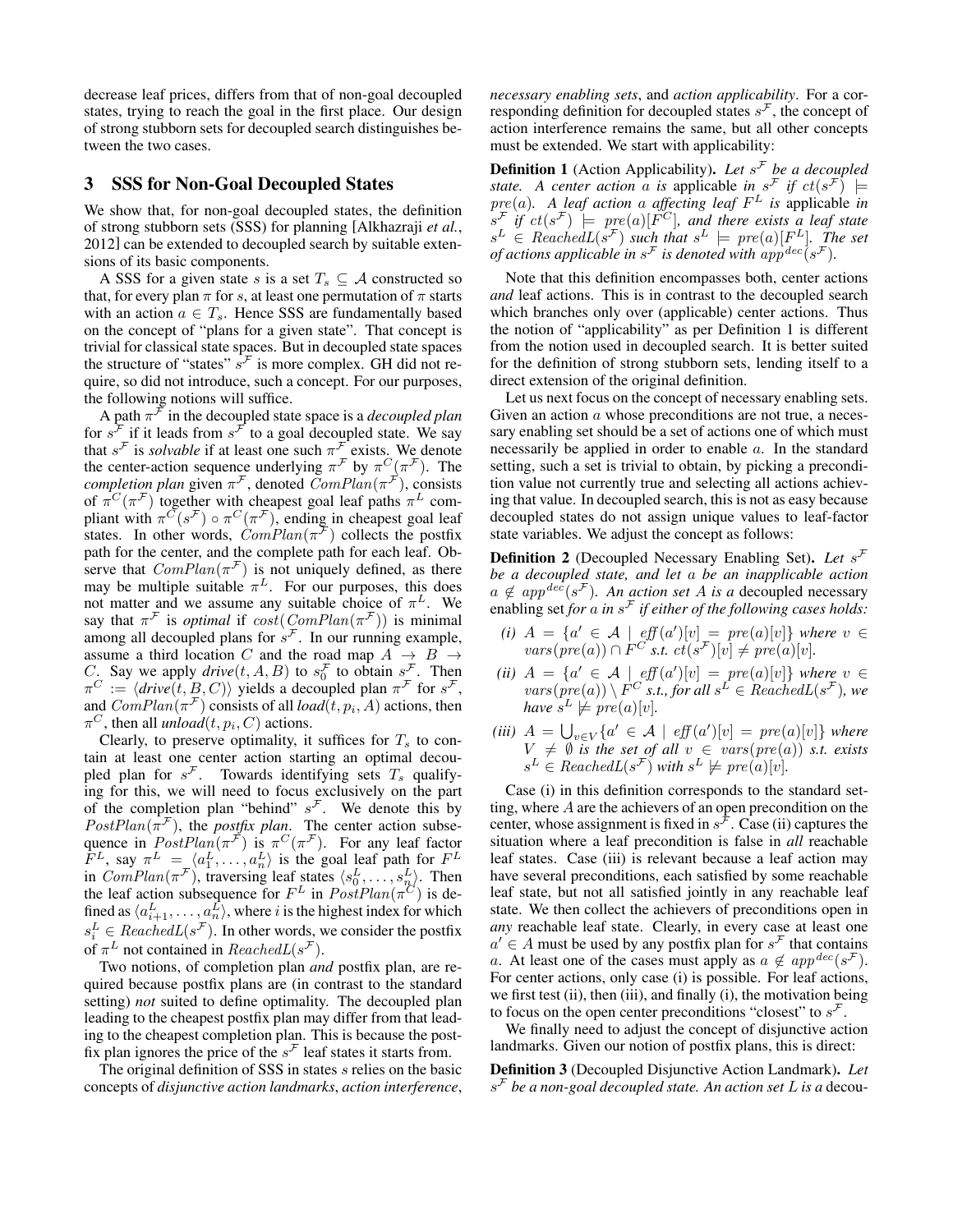pled disjunctive action landmark *for* s <sup>F</sup> *if, for all decoupled plans*  $\pi^C$  *for*  $s^F$ *, we have PostPlan* $(\pi^C) \cap L \neq \emptyset$ *.* 

In our implementation, we find decoupled disjunctive action landmarks simply in terms of a necessary enabling set for the goal condition  $s_{\star}$ , i.e., exactly as in Definition 2 but using  $s_{\star}$  as the precondition of a hypothetical action a.

The last basic concept we need is the standard notion of *interference* between pairs of actions. We say that  $a$  and  $a'$ interfere if ex. v s.t.  $\operatorname{eff}(a')[v] \neq \operatorname{eff}(a)[v]$  or  $\operatorname{eff}(a)[v] \neq$  $pre(a')[v]$  or  $eff(a')[v] \neq pre(a)[v]$ . Decoupled strong stubborn sets are now defined as follows:

Definition 4 (DSSS for Non-Goal Decoupled States). *Let* s F *be a non-goal decoupled state. An action set*  $T_s$  *is a* decoupled strong stubborn set (DSSS) *for* s <sup>F</sup> *if the following conditions hold:*

- *(i)*  $T_s$  *contains a decoupled disjunctive action landmark.*
- *(ii)* For all actions  $a \in T_s$  and  $a \notin app^{dec}(s^{\mathcal{F}})$ ,  $T_s$  contains *a decoupled necessary enabling set for* a*.*
- *(iii)* For all center actions  $a \in T_s$  and  $a \in app^{dec}(s^{\mathcal{F}})$ ,  $T_s$ *contains all actions that interfere with* a*.*

Thanks to the adapted basic concepts, this definition mirrors the original one [Alkhazraji *et al.*, 2012]. Intuitively, condition (i) ensures that  $T_s$  makes progress to the goal; condition (ii) ensures that  $T_s$  backchains all the way to the current state; condition (iii) ensures that, if we branch over  $a$ , then we also branch over all actions that may be in conflict with *a*. All three conditions are identical to the respective original one, modulo the adapted basic concepts. The single exception is the restriction to center actions in condition (iii). We do not need to include interfering actions for applicable leaf actions. That is so because postfix plans do not contain applicable leaf actions anyhow: everything that can be done using such actions is already reachable in  $s^{\mathcal{F}}$ .

By adapting the proof arguments from the standard setting, one can show that DSSS preserve optimality:

**Theorem 1.** Let  $s^{\mathcal{F}}$  be a solvable non-goal decoupled state. Let  $T_s$  be a DSSS in  $s^F$ . Then  $T_s$  contains a center action that starts an optimal decoupled plan for  $s^{\mathcal{F}}$ .

The proof considers any decoupled plan  $\pi^{\mathcal{F}}$  for  $s^{\mathcal{F}}$ . Denote  $\pi = \langle a_1, \ldots, a_m \rangle = PostPlan(\pi^{\mathcal{F}})$ , and let *i* be the smallest index so that  $a_i \in T_s$ . For the same reasons as shown in the original proof for SSS [Alkhazraji et al., 2012], such  $a_i$ exists, must be applicable, and  $-$  together with the fact that  $a_i$ must be a center action, as  $PostPlan(s^{\mathcal{F}})$  does not contain any applicable leaf actions – can be moved to the front of  $\pi$ .

#### 4 SSS for Goal Decoupled States

Say we are facing a goal decoupled state  $s_{\star}^{\mathcal{F}}$ . Instead of actions required for reaching the goal, we need to capture actions required to reduce the leaf-goal prices. One may consider to define landmarks relative to the decoupled plans reaching states  $t^{\mathcal{F}}_{\star}$  where  $LocalCost(t^{\mathcal{F}}_{\star}) < LocalCost(\tilde{s}^{\mathcal{F}}_{\star}),$ and then re-use the remainder of Definition 4 unchanged. Indeed, this was our first solution attempt. The problem is that the landmark actions may pertain to leaf states already reached, only at non-optimal prices; and then we may miss the actions required to reduce those prices.

To illustrate, say that, as before, we have a leaf action *buy-car* (cost 1000) applicable to  $s^F$ , and a center action *get-manager-job* which enables leaf action *get-company-car* (cost 0). However, now the leaf goal is not *have-car*, but *be-at-NYC* for which another leaf action *drive-car* is needed. Then {*drive-car*} is a landmark: Any optimal completion plan for  $s^{\mathcal{F}}$  has to use this action behind  $s^{\mathcal{F}}$ , i.e., after applying another center action. But *drive-car* is applicable in  $s^{\mathcal{F}}$ , so Definition 4 would stop here, and  $T_s$  would not contain *get-company-car*. In other words, the notion of necessary enabling sets is suited to reachability but is not suited to capture what's needed to decrease prices.

We tackle this situation through a notion of *frontier* actions, required to make *any* progress on the prices:

**Definition 5** (Frontier Action). Let  $s^{\mathcal{F}}_{\star}$  be a decoupled goal *state, and let* a *be a leaf action affecting leaf* F <sup>L</sup>*. We say that* a *is* a frontier action *in*  $s^{\mathcal{F}}_{\star}$  *if* (*i*)  $a \notin app^{\text{dec}}(s^{\mathcal{F}}_{\star})$ *;* and (*ii*) there exists a leaf state  $s^L \in \textit{ReachedL}(s^{\mathcal{F}}_{\star})$  such that  $s^L \models pre(a)[F^L]$ , and, denoting the outcome of applying a *to*  $s^L$  with  $t^L$ ,  $\text{prices}(s^{\mathcal{F}}_*)[s^L] + \text{cost}(a) < \text{prices}(s^{\mathcal{F}}_*)[t^L].$ *The* frontier of  $s^{\mathcal{F}}_{\star}$  *is the set of all frontier actions in*  $s^{\mathcal{F}}_{\star}$ *.* 

In words, the frontier consists of those leaf actions that are not currently applicable, but enabling whose center precondition would result in a reduced price for at least one leaf state. This set of actions now takes the role of the landmark:

**Definition 6** (DSSS for Goal Decoupled States). Let  $s^{\mathcal{F}}_{\star}$  be a *goal decoupled state. An action set*  $T_s$  *is a* decoupled strong stubborn set (DSSS) *for*  $s^{\mathcal{F}}_{\star}$  *if the following conditions hold:* 

- *(i)*  $T_s$  *contains the frontier of*  $s^{\mathcal{F}}_{\star}$ *.*
- *(ii)* For all actions  $a \in T_s$  and  $a \notin app^{dec}(s_{\star}^{\mathcal{F}})$ ,  $T_s$  contains *a decoupled necessary enabling set for* a*.*
- *(iii)* For all center actions  $a \in T_s$  and  $a \in app^{dec}(s_{\star}^{\mathcal{F}})$ ,  $T_s$ *contains all actions that interfere with* a*.*

Consider now a state  $s_{\star}^{\mathcal{F}}$  where  $\langle \rangle$  is not an optimal decoupled plan, i.e., we can find a better plan below  $s^{\mathcal{F}}_{\star}$ . Consider any decoupled plan  $\pi^{\mathcal{F}}$  leading to  $t^{\mathcal{F}}_{\star}$  where  $LocalCost(t^{\mathcal{F}}_{\star}) \leq LocalCost(s^{\mathcal{F}}_{\star}).$  Then  $ComPlan(\pi^{\mathcal{F}})$ contains at least one frontier action  $a_F$ , intuitively because these actions are needed to decrease prices relative to  $s_{\star}^{\mathcal{F}}$ . By construction,  $a_F$  has a center precondition not satisfied in  $s_{\star}^{\mathcal{F}}$ . Therefore, with the inclusion of necessary enabling sets, we get that  $T_s$  must contain an applicable center action a of  $\pi^{\mathcal{F}}$ . For the same reasons as before we can move  $a$  to the front, proving that DSSS as per Definition 6 preserve optimality:

**Theorem 2.** Let  $s^{\mathcal{F}}_{\star}$  be a goal decoupled state for which  $\langle \rangle$  is *not an optimal decoupled plan. Let*  $T_s$  *be a decoupled strong stubborn set for*  $s^{\mathcal{F}}_{\star}$ . Then  $T_s$  *contains a center action that starts an optimal decoupled plan for*  $s^{\mathcal{F}}_{\star}$ .

Observe that  $Frontier(s^{\mathcal{F}})$  may be empty. In that case, the DSSS will be empty, too. This is valid because, in this case, necessarily  $\langle \rangle$  is an optimal decoupled plan for  $s_{\star}^{\mathcal{F}}$ , i.e., no better plan can be found below  $s_{\star}^{\mathcal{F}}$  and the search can stop.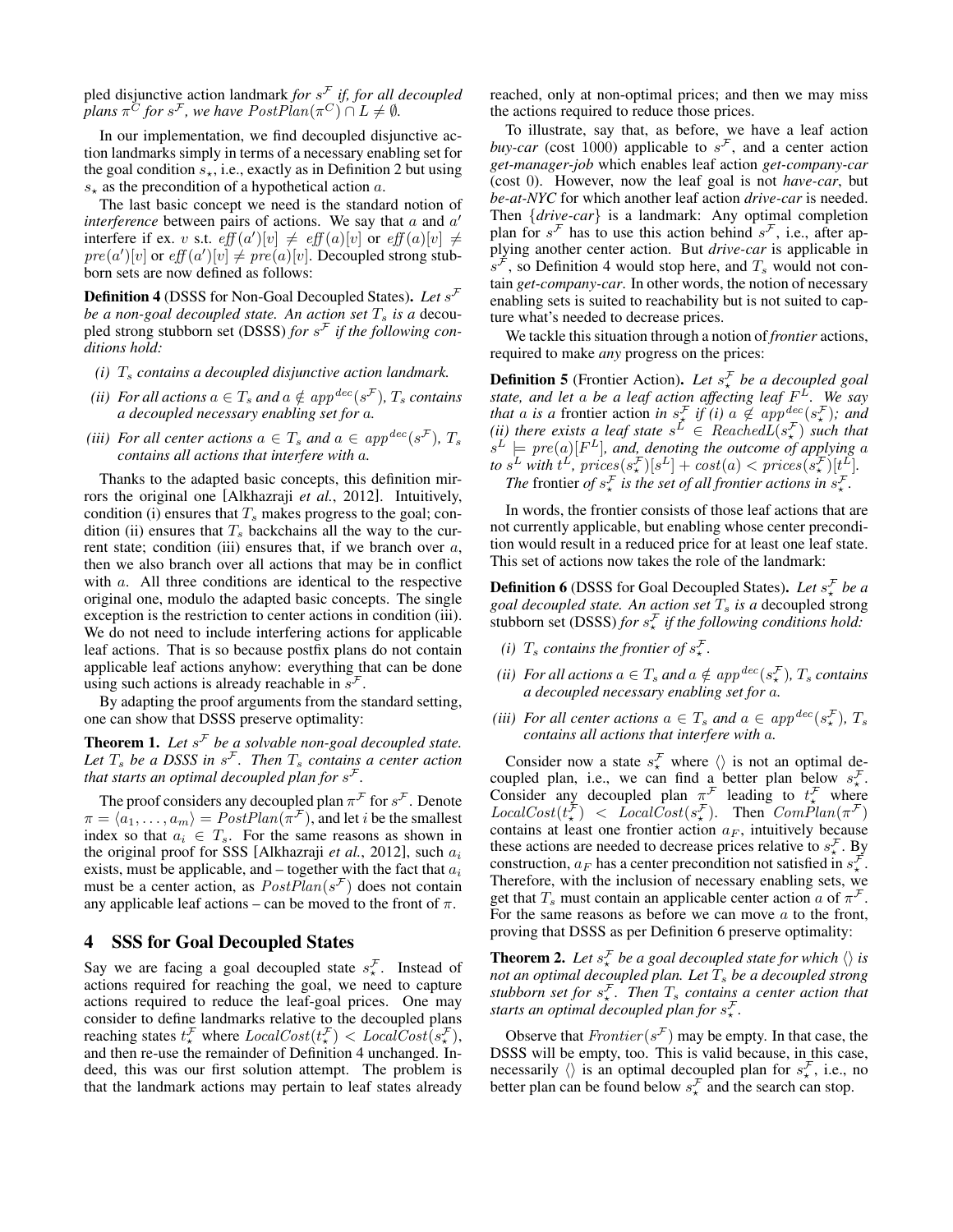#### 5 Exponential Separations

Before proceeding to the empirical part of our research, let us state some basic theoretical facts evaluating the power of DSSS. We say that a search space reduction method X is *exponentially separated* from a method Y if there exists a parameterized example family  $\mathcal F$  such that, on  $\mathcal F$ , X yields an exponentially stronger reduction than Y.

Decoupled search and SSS are complementary in that each is exponentially separated from the other:

Theorem 3. *Fork-decoupled search is exponentially separated from SSS, and vice versa.*

Our running example with locations  $A$  and  $B$  is a suitable family  $F$  for the first claim. There are only 3 reachable decoupled states ( $s_0^{\mathcal{F}}$ ; drive to B; drive back). But SSS do not yield any pruning because, in any state s, to make progress to the goal,  $T_s$  must include an applicable *(un)load* action; which interferes with the applicable *drive* action; which in turn interferes with all applicable *(un)load* actions. The opposite claim follows from examples, e.g. IPC Parcprinter, with no fork factoring but strong SSS pruning.

Trivially, DSSS is exponentially separated from each of fork-decoupled search and SSS, simply because DSSS naturally generalizes each of these components, so we can use the same families  $F$  as in Theorem 3. As a much stronger testimony to the power of DSSS, there are cases where it is exponentially separated from *both* its components:

Theorem 4. *There exists a parameterized example family* F *such that, on* F*, DSSS yields an exponentially stronger reduction than both, fork-decoupled search and SSS.*

Two suitable families  $F$  arise from simple modifications of our running example. First, say we have M trucks and  $N * M$ packages, where each truck  $t_i$  is associated with a group of  $N$ packages that only  $t_i$  can transport. The number of reachable decoupled states is exponential in M because all trucks must be in the center factor. The SSS-pruned reachable standard state space has size exponential in  $N$  because including an  $(un) load$  action into  $T_s$  necessitates, due to interference via the truck move as above, to include *all* applicable *(un)load* actions for the respective package group. However, *in decoupled search with DSSS pruning, there are only* M *reachable states*. This is because the two sources of pruning power combine gracefully. Decoupling gets rid of the blow-up in  $N$  (the packages within a group become independent leaves), while DSSS gets rid of the blow-up in  $M$  (only a single truck is committed to at a time).

In our second example, DSSS even is exponentially *more* than the sum of its components: stubborn sets have exponentially more impact on the decoupled search space than on the standard one. Say we have  $N$  packages and  $M$  trucks (where every truck may transport every package). Then decoupled search blows up in  $M$ , and SSS does not do anything because any package may require any truck. Applying DSSS to decoupled search, no truck move is pruned in  $s_0^{\mathcal{F}}$ . However, after applying any one  $drive(t_i, A, B)$  action, all package prices are the cheapest possible ones, the frontier is empty, and DSSS stops the search. So, again, there are only M reachable states. As we shall see next, similar phenomena seem to occur in the standard IPC Logistics benchmarks.

### 6 Experiments

We extended GH's implementation of fork-decoupled search in FD [Helmert, 2006]. To extract the fork factorings, we use GH's method. It computes the strongly connected components (SCCs) of the causal graph, and, arranging the acyclic graph of SCCs with roots "at the top" and leaves "at the bottom", greedily finds a "horizontal line" through that graph. The part above the line becomes the center, each weakly connected component below the line becomes a leaf. The technique abstains if there is  $\leq 1$  leaf, the rationale being that decoupling pays off mainly through avoiding enumeration across > 1 leaves. We show results for those benchmarks on which the technique does not abstain. From the International Planning Competition (IPC) STRIPS benchmarks ('98–'14), this is the case for instances from 12 domains.

We focus here on optimal planning, the main purpose of the optimality-preserving pruning via strong stubborn sets. We run A<sup>∗</sup> with a blind heuristic as a measure of search space size, and with LM-cut [Helmert and Domshlak, 2009] as a representative of the state of the art, using GH's method (Fork-Decoupled A<sup>∗</sup> ) to adopt these techniques for decoupled search. We compare decoupled search with DSSS pruning (simply referred to as "DSSS" in what follows) against decoupled search without that pruning ("DS" in what follows). We furthermore compare against A<sup>∗</sup> in the standard state space without pruning ("A\*" in what follows), and with SSS pruning ("SSS" in what follows). All experiments are run on a cluster of Intel E5-2660 machines running at 2.20 GHz, with time (memory) cut-offs of 30 minutes (4 GB).

|              |     | <b>Blind Heuristic</b> |                |     |               | $LM$ -cut      |     |      |             |
|--------------|-----|------------------------|----------------|-----|---------------|----------------|-----|------|-------------|
| Domain       | #   | $A^*$                  |                |     | SSS DS DSSS   | $A^*$          |     |      | SSS DS DSSS |
| Driverlog    | 20  |                        |                |     | 11            | 13             | 13  | 13   | 13          |
| Logistics'00 | 28  | 10                     | 10             | 22  | 24            | 20             | 20  | 28   | 28          |
| Logistics'98 | 35  | $\overline{c}$         | $\overline{c}$ | 4   | 5             | 6              | 6   | 6    | 6           |
| Miconic      | 145 | 50                     | 45             | 35  | 36            | 136            | 136 | -135 | 135         |
| NoMystery    | 20  | 8                      |                | 17  | 15            | 14             | 14  | 20   | 19          |
| Pathways     | 29  | 3                      | 3              | 3   | 3             | 4              | 4   | 4    |             |
| Rovers       | 40  | 6                      |                |     | 9             |                | 9   | 9    | 11          |
| Satellite    | 36  | 6                      | 6              | 6   | 6             | 7              | 11  | 7    | 11          |
| <b>TPP</b>   | 27  | 5                      | 5              | 23  | 22            | 5              | 5   | 18   | 18          |
| Wood'08      | 13  | 4                      | 6              | 5   | $\mathcal{I}$ | 6              | 11  | 10   | 11          |
| Wood'11      | 5   | 0                      |                |     | 2             | $\mathfrak{D}$ | 5   | 4    | 5           |
| Zenotravel   | 20  | 8                      |                |     | 11            | 13             | 13  | 13   | 13          |
|              | 418 | 109                    |                | 145 | 151           | 233            | 247 | 267  | 274         |

Table 1: Coverage (number of instances solved).

Table 1 shows coverage results. The most important comparison for our purposes here is that between DSSS vs. DS, i.e., the direct benefit our pruning technique yields over the baseline search. DSSS is rarely worse (NoMystery -2 and TPP -1 for blind search, only NoMystery -1 for LM-cut). It is often better (6 domains for blind, 4 domains for LMcut), and consequently is better, though not dramatically better, in the overall. Comparing to  $A^*$  and SSS, we see that DSSS improves DS whenever (i.e., in all domains where) SSS improves A<sup>\*</sup>. Whenever SSS outperforms DS, DSSS fully makes up for this advantage: the per-domain coverage of DSSS dominates that of SSS. The single exception to the latter is Miconic, where DSSS just inherits the weakness (runtime overhead at not much search gain) of decoupled search.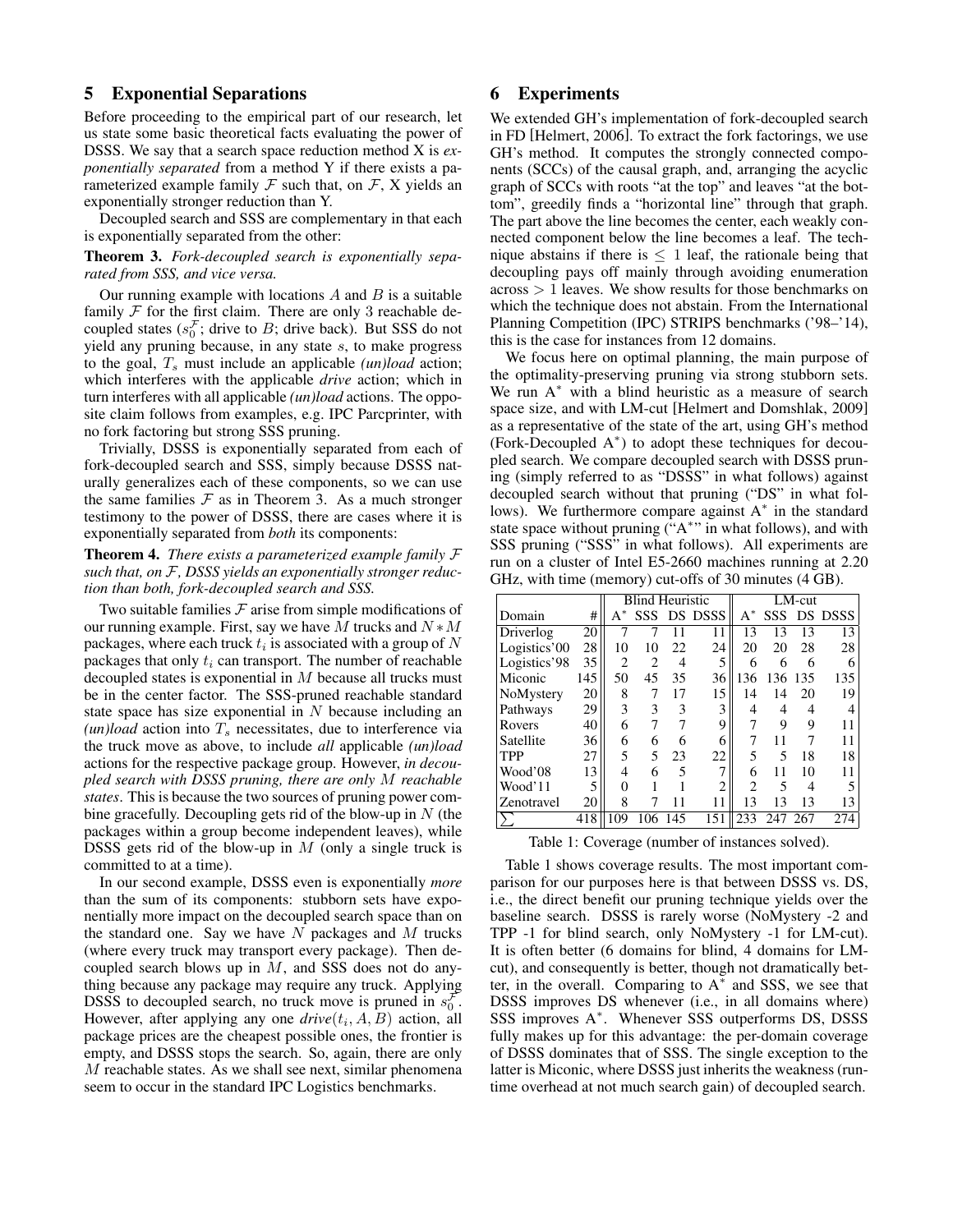

Figure 1: Runtime, and expansions to prove optimality (before last f-layer in A<sup>\*</sup>). Table: Per-instance data on selected IPC instances "Inst" (see text). "M": million, "-": out of time or memory. Scatter plots: Runtime with LM-cut, for all pairs "X vs. Y" of non-baseline configurations. X on x-axis, Y on y-axis, time-out 1800 seconds inserted for unsolved instances.

Figure 1 shows fine-grained performance data. Consider first the scatter plots. The plot at the top reveals that DSSS often improves over DS, up to 2 orders of magnitude on commonly solved instances, while bad cases are consistently limited to a moderate overhead. The plot SSS vs. DS shows that, without pruning, decoupled search is in the advantage yet also incurs several bad cases. We see in the plot SSS vs. DSSS that, with DSSS pruning, this risk mostly disappears.

The table in Figure 1 shows data for those domains where DSSS sometimes reduces expansions relative to DS (we discuss the other domains below). For each of blind search and LM-cut, from the instances solved by at least one method, we selected at most 5, namely the most challenging ones (largest expansions under standard A<sup>∗</sup> ). Where these did not include an instance solved by all methods, to exemplify the crosscomparison we included the most challenging such instance.

As the table shows, on those domains where DSSS does yield pruning, it consistently improves over DS, both in expansions and runtime, for both blind search and LM-cut. The behavior in Logistics is especially remarkable. On the standard state space, SSS yields little or no reduction, while in the decoupled state space, DSSS yields strong reductions. This establishes a practical case of DSSS being more than the sum of its components. Compared to SSS, decoupled search with DSSS is superior in Logistics, Pathways, and Rovers, and is inferior in Satellite; the picture in Woodworking is mixed.

On the domains where DSSS does *not* reduce expansions (Driverlog, Miconic, NoMystery, TPP, and Zenotravel), a runtime overhead is incurred. For blind search, we get slowdown factors up to 218.5 in NoMystery, 26.9 in TPP, and 4.8 in the other 3 domains. This is due to the small perstate search effort in blind search, relative to which computing a DSSS can consume substantial runtime. For the state-of-the-art search using LM-cut, where per-state effort is much higher, the overhead is small. The maximum (geometric mean) slow-down factor is 1.3 (1.1) for Driverlog, 2.0 (1.0) for Miconic, 3.1 (2.2) for NoMystery, 2.0 (1.3) for TPP, and 2.0 (1.1) for Zenotravel. Using a simple "safety belt" which switches DSSS off after 1000 expansions if no action was pruned, the slow-down disappears in almost all cases.

## 7 Conclusion

We have shown that fork-decoupled search and strong stubborn sets combine gracefully in theory, and that the combination can yield good results in practice. Our next step will be to extend decoupled strong stubborn sets to star-topology decoupling as per Gnad and Hoffmann [2015b]. More generally, decoupled search is a new paradigm that, presumably, can be fruitfully combined not only with (heuristic search and) strong stubborn sets, but also with other search techniques like symmetry reduction or symbolic representations.